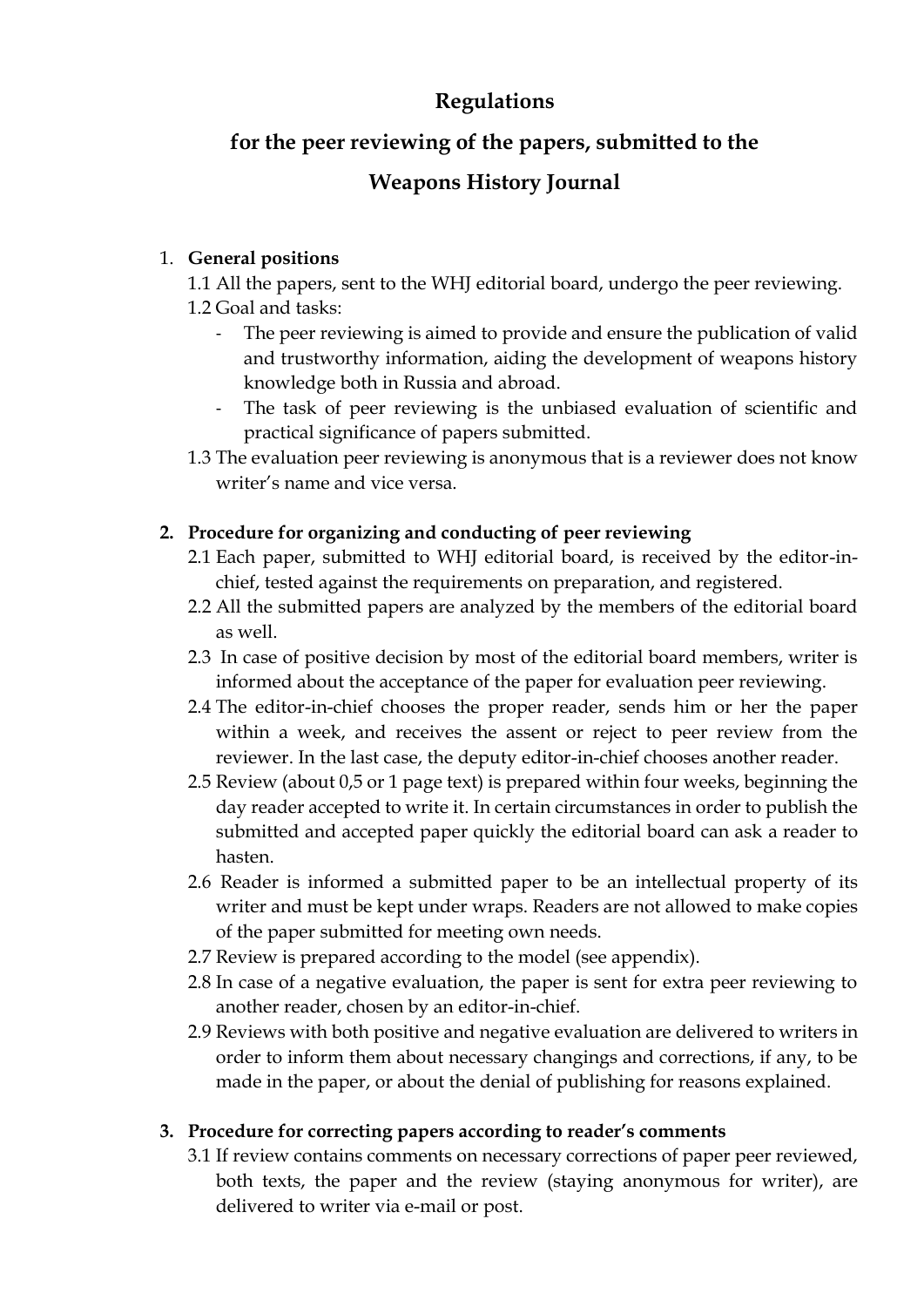- 3.2 Paper sent to writer for correcting, must be corrected and sent back within two weeks. The corrected variant must be accompanied by writer's letter, containing responses for all the critical comments made by reader, and explanations concerning all the changes occurred.
- 3.3 In case of reader's critical comments being not important for the story, the paper is sent to writer to be corrected in accordance with them all the same, though secondary peer reviewing is not carried out. If the comments are important, the paper is delivered for correcting, but secondary peer reading by the same reader takes place.
- 3.4 The date, the corrected paper is sent back to the editorial board, is considered as the date the paper is received.

#### **4. Procedure for deciding on paper acceptance or denial to the publishing**

- 4.1 The editorial board makes decision on whether paper is accepted or denied to the publishing on the grounds of peer reviewing results.
- 4.2 The decision on paper acceptance to the publishing is made on the grounds of its positive evaluation by reader(-s).
- 4.3 In case of negative evaluation, the paper is sent to another reader. If the second evaluation is also negative, the paper is denied. If the second evaluation is positive, the editorial board makes decision on accepting the paper to the publishing. The paper could be sent to the third reader, if the editorial board considers it reasonable.
- 4.4 After the decision on acceptance/denial of paper to the publishing is made, the editor-in-chief informs writer and announces the target time of publication.

#### **5. Documents issues**

- 5.1 In case of lack of critical comments from reader, the text of review is not delivered to writer.
- 5.2 The original texts of reviews are kept in the editorial office during three years since article was published.